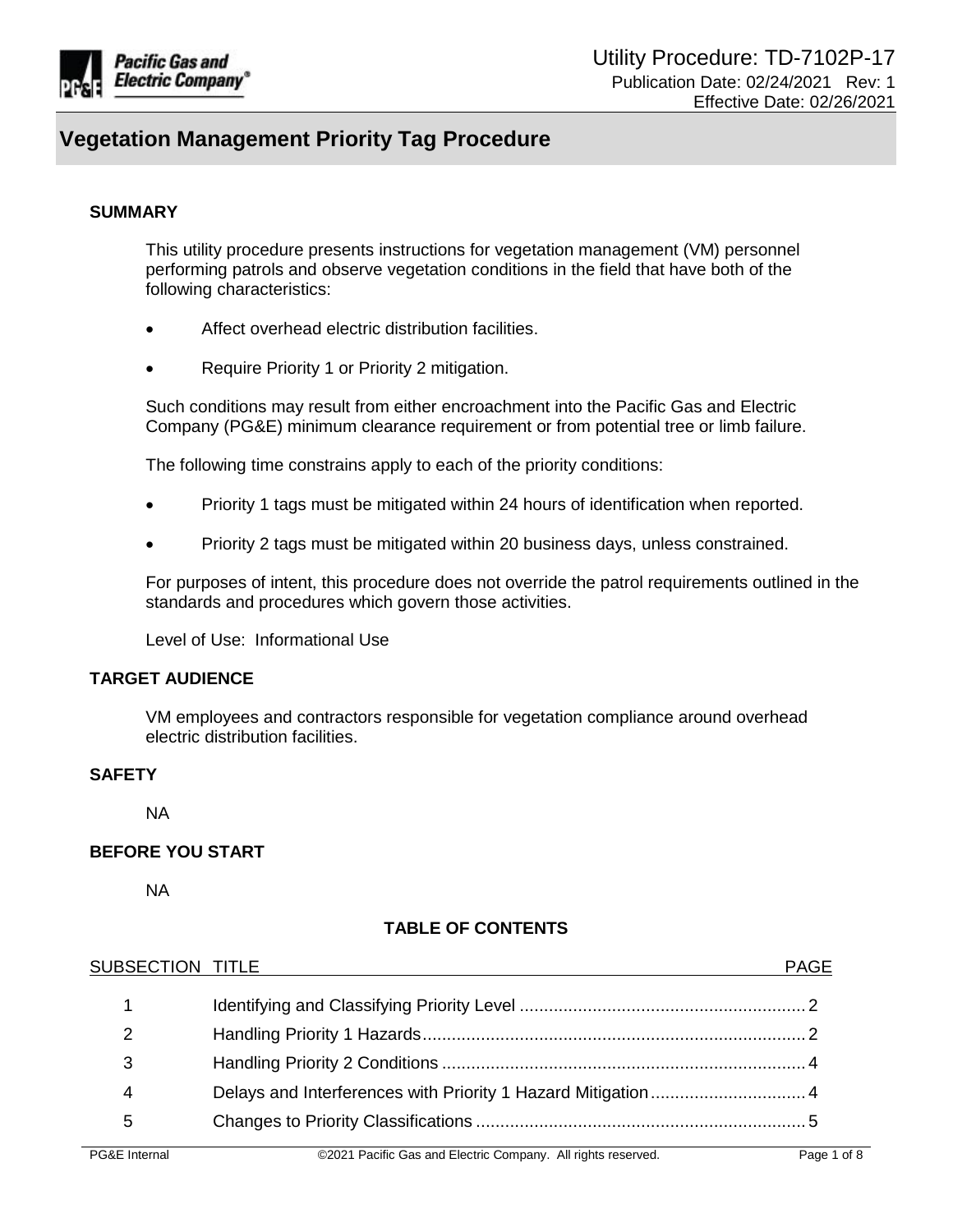

## <span id="page-1-0"></span>**PROCEDURE STEPS**

## **1 Identifying and Classifying Priority Level**

- 1.1 The first responder must perform the following steps to identify and classify a priority condition:
	- 1. ASSESS a condition conservatively AND, if unsure, IDENTIFY the condition as a Priority 1.
	- 2. DETERMINE whether the observed condition affecting overhead electric distribution facilities requires Priority 1 or Priority 2 mitigation according to the following guidelines:
		- a. A Priority 1 condition is a hazard that meets any of the following scenarios:
			- The vegetation is in contact or showing signs of previous contact with a primary conductor.
			- The vegetation is actively failing or at immediate risk of failing and could strike the facilities.
			- The vegetation presents an immediate risk to the facilities.
		- b. A Priority 2 condition meets at least one of the following scenarios:
			- The vegetation has encroached within the PG&E minimum clearance requirements and is not in contact with a conductor.
			- The vegetation has an identifiable integrity issue that does not classify as a Priority 1 condition, is likely to strike facilities, and may manifest into a risk before the next scheduled inspection.
	- 3. CONTINUE as follows:
		- For a Priority 1 hazard, PROCEED to Section 2, "Handling Priority 1 Hazard."
		- For a Priority 2 condition, PROCEED to Section 3, "Priority 2 Conditions."

#### <span id="page-1-1"></span>**2 Handling Priority 1 Hazards**

- 2.1 The first responder must PERFORM the following tasks:
	- 1. CONTACT the local vegetation program manager (VPM).
		- a. If applicable, DISCUSS interferences (see [Section 4, "Delays and](#page-3-2)  [Interferences"\)](#page-3-2).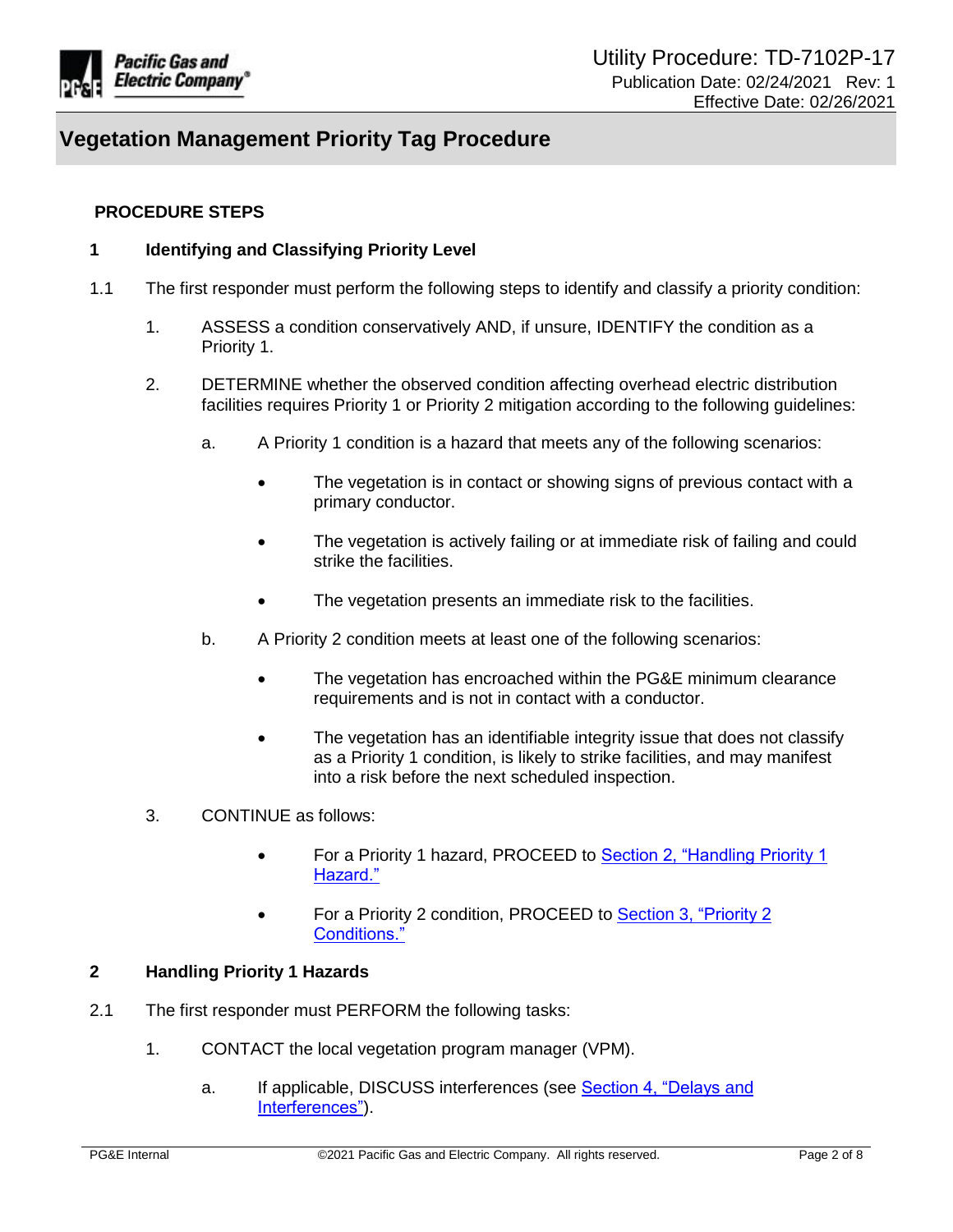

- 2.1 (continued)
	- 1. TREAT each Priority 1 situation as an emergency location (e.g., a wire down condition).
	- 2. REMAIN onsite unless an unavoidable reason to leave exists. The situations listed below are appropriate reasons to leave a site unattended; to leave a site unattended for other reasons, OBTAIN approval from the VPM or supervising vegetation program manager (SVPM) (see Step 2.2):
		- Staying onsite is unsafe (e.g., due to a hostile customer or extreme weather conditions).
		- The site is a remote location requiring movement to gain cellular service.
	- 3. COORDINATE hazard mitigation activities (pruning or tree removal).
	- 4. CREATE a tree record OR CALL the local database management specialist (DMS) or equivalent to CREATE a tree record.
- 2.2 When requested to APPROVE LEAVING the site unattended AND before ISSUING approval, the VPM must DEVELOP a mitigation plan which includes estimations of the following information:
	- Date and time of site re-occupation.
	- Date and time of completion.
- 2.3 The local DMS (or equivalent) must perform the following tasks:
	- 1. GENERATE AND ISSUE a Priority 1 tag (i.e., work request).
	- 2. To "SOFT CLOSE" the work request in the system, PROVIDE specific directions to the TC to CLOSE AND INVOICE appropriately in the back office for each Priority 1 tag.
- 2.4 The TC must physically MITIGATE the Priority 1 tag within 24 hours of the initial report.
	- 1. IF UNABLE to MITIGATE the hazard within the time limit,

THEN the TC must PROCEED to [Section 4, "Delays and Interferences."](#page-3-2)

2. MITIGATE according to professional judgement and best management practices (see [TD-7102P-01-JA01, "Best Management Practices \(BMP\) for Vegetation Management](https://ecmappwlsp01c2.comp.pge.com/TILVIEWER?chronicleId=09131aad8a8133f0&vd=false&device=false)  [Activities"\).](https://ecmappwlsp01c2.comp.pge.com/TILVIEWER?chronicleId=09131aad8a8133f0&vd=false&device=false)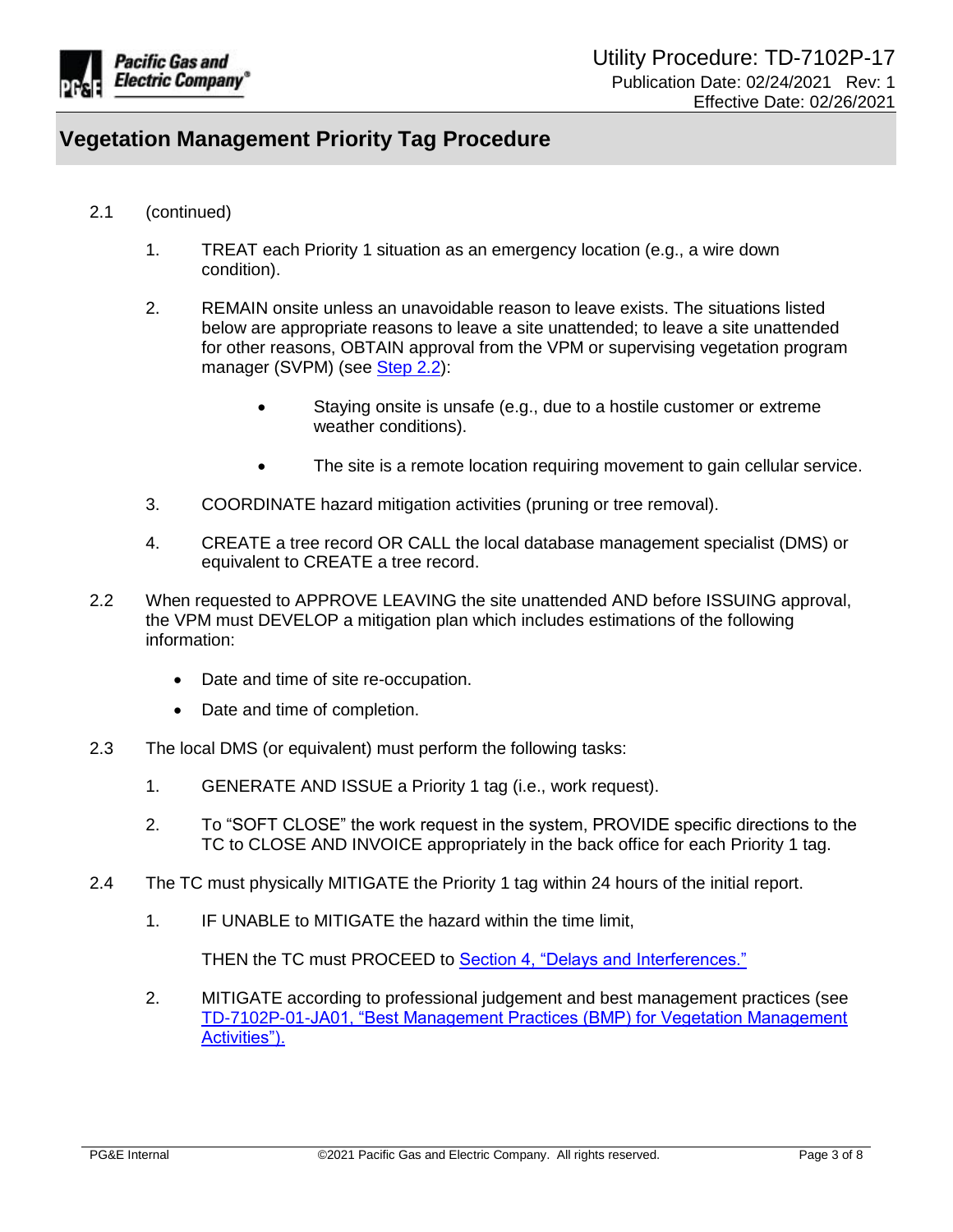

## <span id="page-3-0"></span>**3 Handling Priority 2 Conditions**

- 3.1 The first responder must CREATE a tree record OR CALL the local DMS (or equivalent) to CREATE a tree record. At this point, the 20 business day timeline begins.
- 3.2 The local DMS (or equivalent) must GENERATE AND ISSUE a Priority 2 tag (i.e., work request).
- 3.3 The TC must physically MITIGATE the tagged conditions WITHIN 20 business days of record creation, unless documented in ITS with an appropriate restriction/constraint.
	- CL-Clearance Request: Line clearance constraints (i.e., line kill, line drop).
	- RF-Refusal: When a customer/agency is refusing to allow the work to be performed.
	- QT-Quarantine: An environmental issue (e.g., riparian review or nesting bird).
	- AX-Access: Site cannot be accessed (e.g., snow, traffic or locked gate).
- 3.4 The TC must UPDATE the work request with the completion date and time of completion.

#### <span id="page-3-1"></span>**4 Delays and Interferences with Priority 1 Hazard Mitigation**

<span id="page-3-2"></span>4.1 IF the Priority 1 tag cannot be mitigated within 24 hours,

THEN the first responder must DISCUSS the situation and solutions with the VPM.

- 4.2 The VPM must NOTIFY the SVPM and regional manager by email of the reason for the delay and the estimated time of completion.
- 4.3 The first responder, or delegate, must PERFORM one the following steps:
	- 1. Stay onsite until the risk is mitigated, OR
	- 2. Work with the TC to remove the vegetation hazard.
- 4.4 Efforts to MITIGATE the Priority 1 tag must not be DELAYED due interference by either of the following conditions:
	- Customer or agency objections.
	- Environmental processes, bird nests, permits (i.e., city/county), or similar conditions.
- 4.5 The VPM or SVPM must promptly REPORT all actions PERFORMED outside the routine permit process to the appropriate agency.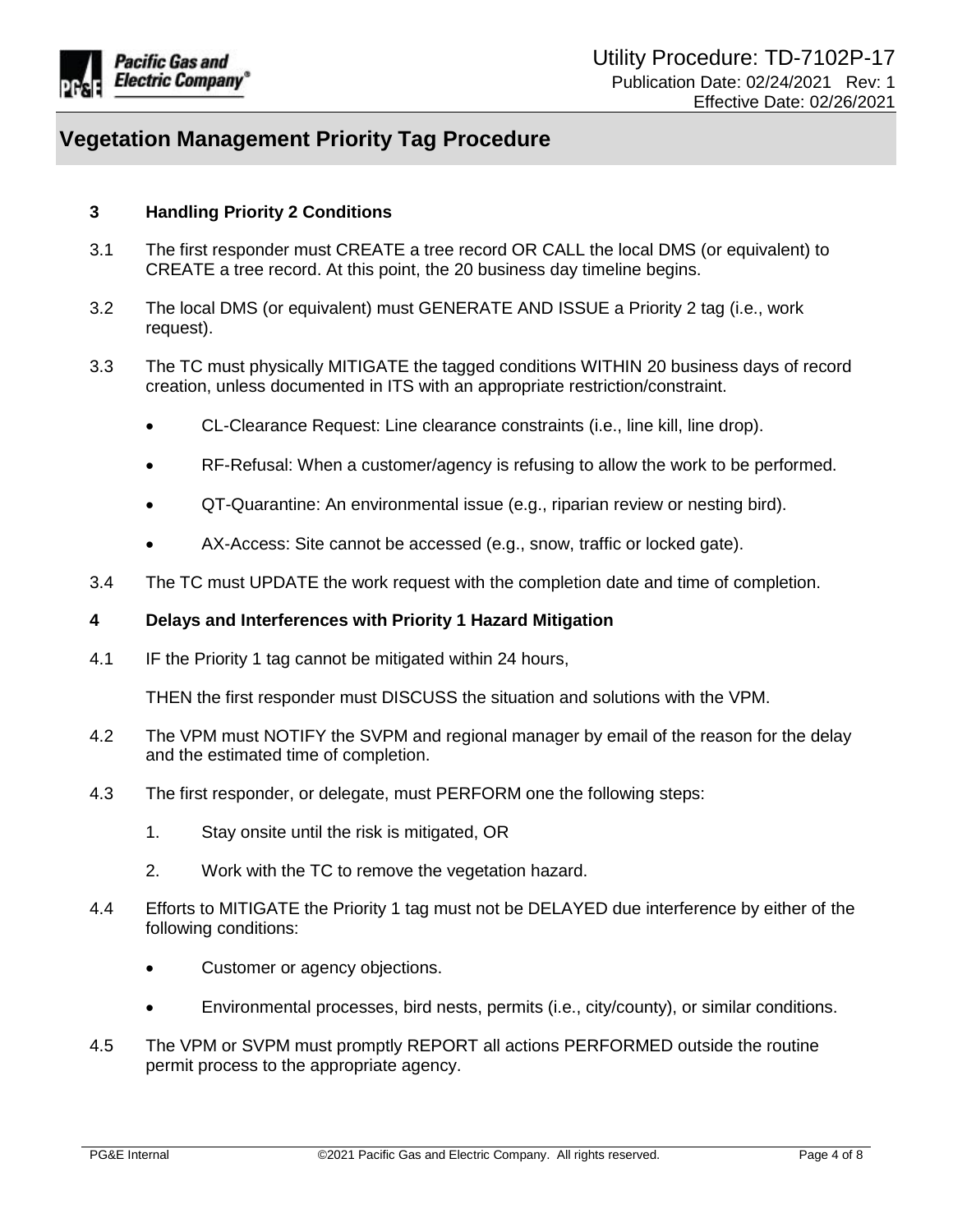

## <span id="page-4-0"></span>**5 Changes to Priority Classifications**

5.1 IF at any point in the mitigation process the priority classification is changed, THEN the tree record must also be updated to reflect the change in priority.

## **END of Instructions**

#### **DEFINITIONS**

**Facilities**: Any PG&E-owned electrical conductors, neutral or apparatus on a pole, the pole, or any pole supporting wires with voltage levels up to 60kV, excluding service drops.

**First responder**: A PG&E VM employee or contractor in the field, who identifies or responds to a priority vegetation condition and can document the incident in the system of record.

**Priority 1 condition**: Priority code applied when any of the vegetation conditions defined in Section 1.1 are observed in the field for overhead electric distribution facilities.

A PG&E Vegetation Management Priority 1 classification aligns with CPUC General Order (G.O.) 95, "Reporting and Resolution of Safety Hazards Discovered by Utilities," Rule 18, Priority Level 1 definition as stated: An immediate safety and/or reliability risk with high probability for significant impact. Take action immediately, either by fully repairing the condition or by temporarily repairing and reclassifying the condition to a lower priority.

**Priority 1 tag**: When the vegetation condition is identified as a priority 1 condition and a work request has been created in the system of record.

**Priority 2 condition**: Priority code applied when any of the vegetation conditions defined in Section 1.1 are observed in the field for overhead electric distribution facilities.

A PG&E Vegetation Management Priority 2 classification aligns with and often exceeds the CPUC General Order (G.O.) 95, "Reporting and Resolution of Safety Hazards Discovered by Utilities," Rule 18, Priority Level 2 definition as stated: A variable (non-immediate high to low) safety and/or reliability risk. Take action to correct within specified time period (fully repair, or by temporarily repairing and reclassifying the condition to a lower priority). Time period for correction to be determined at the point of identification by a qualified company representative (overhead: 0-59 months).

**Priority 2 tag**: When the vegetation condition is identified as a priority 2 condition and a work request has been created in the system of record.

**PG&E VM personnel**: PG&E VM employees and contractors.

**Refusal**: When a customer or property owner refuses to allow PG&E to mitigate the priority condition.

**Tree contractor (TC)**: The individual or crew responsible for completing the vegetation work.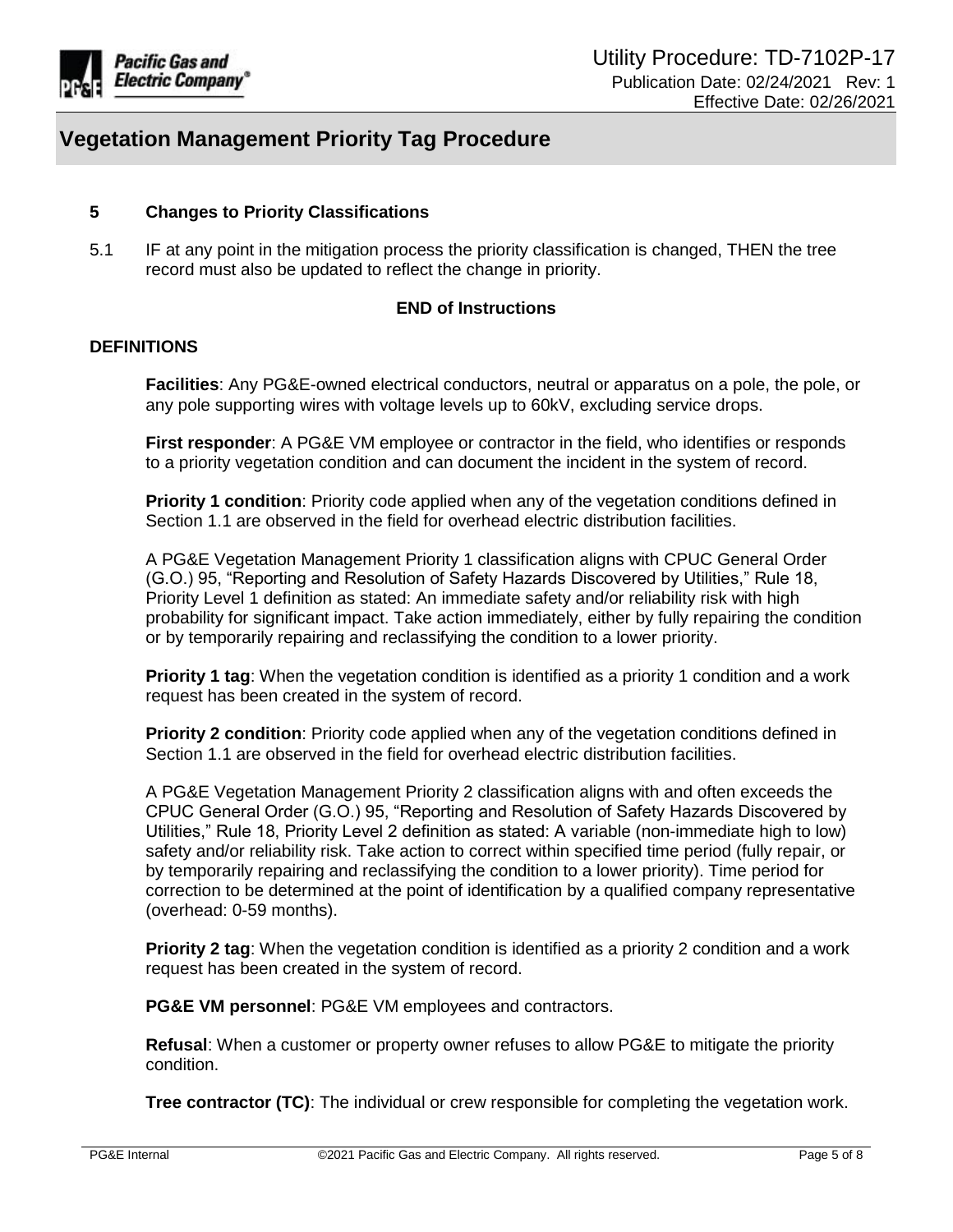

**Work packet:** A set of tree records assigned for inspection. Typically, assignment to a preinspector for field evaluation.

**Work request**: A record requesting specified vegetation work to be completed by a tree crew.

## **IMPLEMENTATION RESPONSIBILITIES**

The VM team is responsible for the implementation, communication, and maintenance of this utility procedure and its associated standard.

- The VM manager must communicate this procedure to the VM stakeholders.
- The VM supervisor must communicate this procedure to the operational work teams.

#### **GOVERNING DOCUMENT**

[Utility Standard TD-7102S, "Distribution Vegetation Management Standard"](https://ecmappwlsp01c2.comp.pge.com/TILVIEWER?chronicleId=09131aad81c3ae35&vd=true&device=false)

## **COMPLIANCE REQUIREMENT / REGULATORY COMMITMENT**

#### **Records and Information Management:**

Information or records generated by this procedure must be managed in accordance with the Enterprise Records and Information (ERIM) program Policy, Standards and Enterprise Records Retention Schedule (ERRS). REFER [GOV-7101S, "Enterprise Records and](https://edrm.comp.pge.com/D2/servlet/Download?auth=basic&event_name=open&version=CURRENT&id=09131aad892834e3&format=pdf&_docbase=pge_ecm)  [Information Management Standard"](https://edrm.comp.pge.com/D2/servlet/Download?auth=basic&event_name=open&version=CURRENT&id=09131aad892834e3&format=pdf&_docbase=pge_ecm) and related standards. Management of records includes, but is not limited to:

- Integrity
- Storage
- Retention and Disposition
- Classification and Protection

California Public Resource Code (PRC) 4292

California PRC 4293

California Public Utilities Commission [\(CPUC\) General Order \(G.O.\) 95, Rule 35](https://www.cpuc.ca.gov/gos/Resmajor/DesNo09-08-029/GO95/DesNo09-08-029-Rule%2035.htm)

[CPUC G.O. 95, Rule 18](https://www.cpuc.ca.gov/gos/Resmajor/DesNo09-08-029/GO95/DesNo09-08-029-Rule%2018.htm)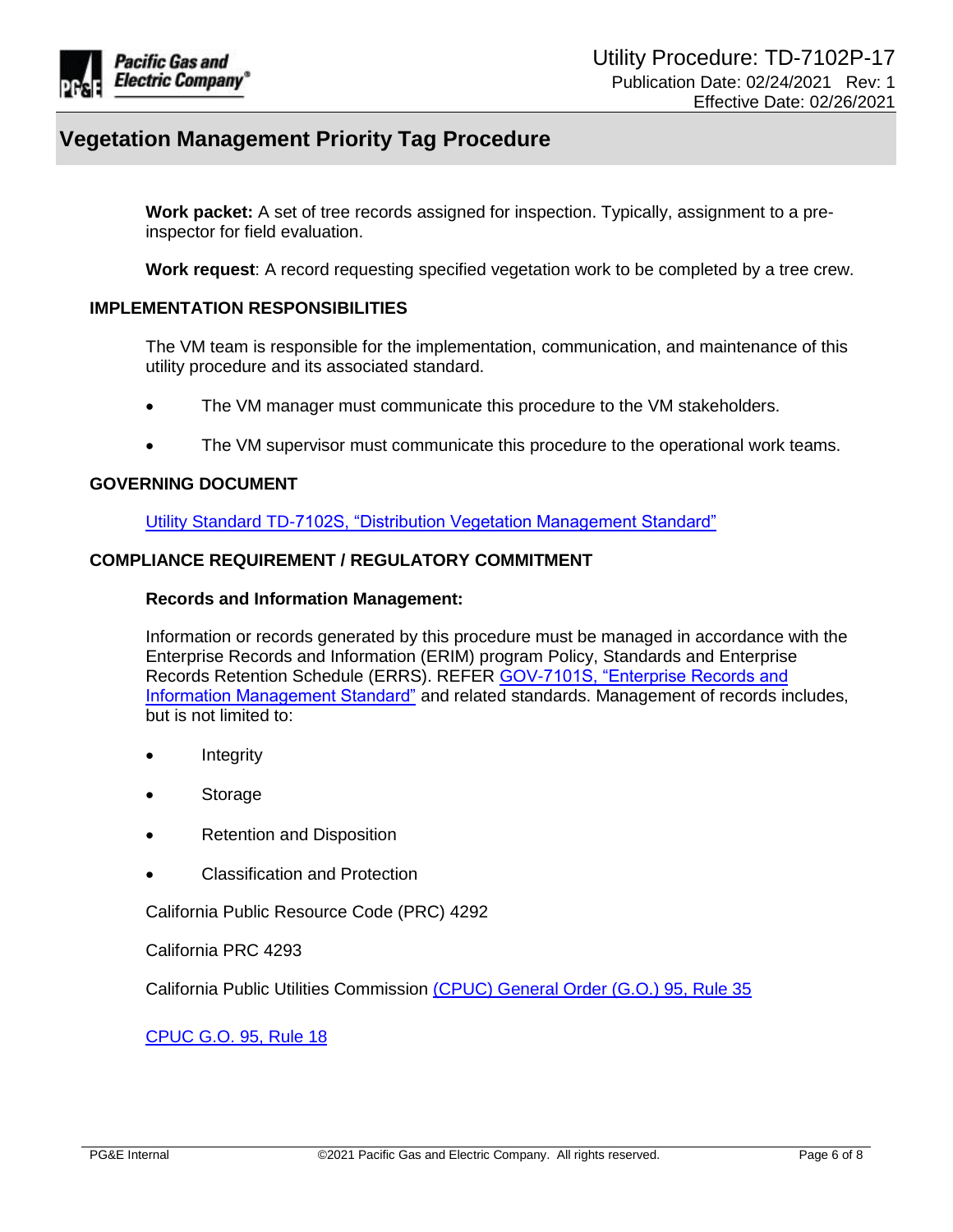

#### **REFERENCE DOCUMENTS**

#### **Developmental References:**

Utility Procedure TD-7103P-09, "Vegetation Management Hazard Notification Procedure," Revision 3, dated 05/07/2019.

#### **Supplemental References:**

NA

## **APPENDICES**

NA

## **ATTACHMENTS**

[Job Aid TD-7102P-17-JA01, "Work Packet Generation and Soft Closure of a Work Request"](https://edrm.comp.pge.com/D2/?docbase=pge_ecm&commandEvent=D2_ACTION_CONTENT_VIEW&locateDql=pge_document(all)%20where%20i_chronicle_id%20=)

## **DOCUMENT RECISION**

Utility Procedure TD-7102P-17, "Vegetation Management Priority Procedure," Revision 2, dated 11/06/2020.

#### **DOCUMENT APPROVER**

Steven Fischer II, Director, Vegetation Management

#### **DOCUMENT OWNER**

., Manager, Vegetation Management

#### **DOCUMENT CONTACT**

, Expert Technical Writer, Vegetation Management